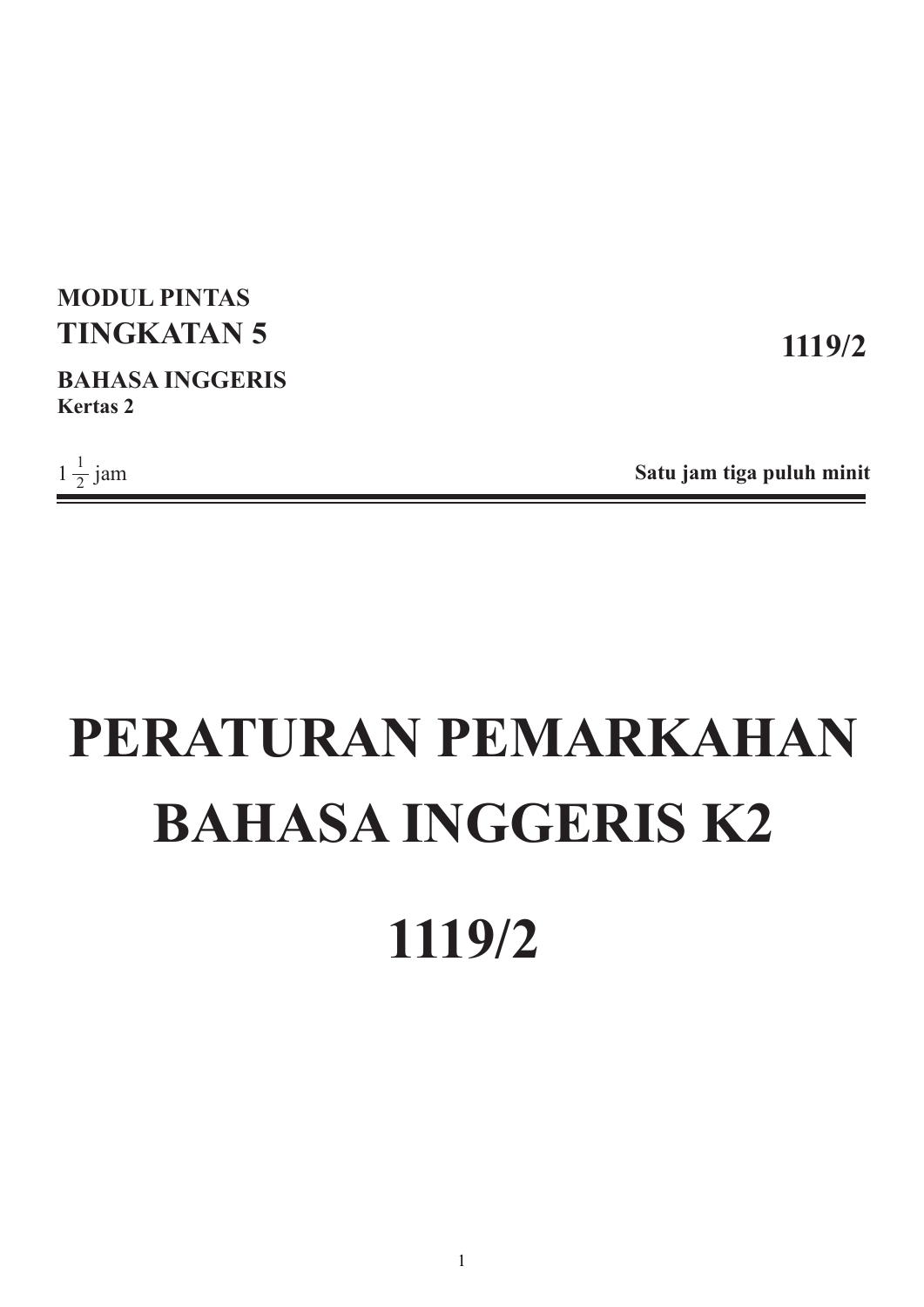#### **PAPER 2 -Writing**

#### **Part 1-Assessment Scale**

| <b>SCORE</b>            | <b>CONTENT</b>         | <b>COMMUNICATIVE</b>                          | <b>ORGANISATION</b> | <b>LANGUAGE</b>    |  |
|-------------------------|------------------------|-----------------------------------------------|---------------------|--------------------|--|
|                         |                        | <b>ACHIEVEMENT</b>                            |                     |                    |  |
|                         | All content is         | Produces a text that                          | Uses simple         | Uses basic         |  |
|                         | relevant to the task.  | communicates                                  | connectors and a    | vocabulary         |  |
|                         | Target reader is fully | straightforward                               | limited number of   | appropriately.     |  |
| 5                       | informed.              | ideas using the                               | cohesive devices    | Uses simple        |  |
|                         |                        | conventions of the                            | appropriately.      | grammatical        |  |
|                         |                        | communicative task                            |                     | forms with a good  |  |
|                         |                        | reasonably                                    |                     | degree of control. |  |
|                         |                        | appropriately.                                |                     | While errors are   |  |
|                         |                        |                                               |                     | noticeable,        |  |
|                         |                        |                                               |                     | meaning can still  |  |
|                         |                        |                                               |                     | be determined.     |  |
| $\overline{\mathbf{4}}$ |                        | Performance shares features of Scores 3 and 5 |                     |                    |  |
|                         | Minor irrelevances     | Produces a text that                          | Text is connected   | Uses basic         |  |
|                         | and/or omissions       | communicates                                  | using basic, high   | vocabulary         |  |
| 3                       | may be present.        | simple ideas in                               | frequency           | reasonably. Uses   |  |
|                         | Target reader is on    | simple ways.                                  | connectors.         | simple             |  |
|                         | the whole informed.    |                                               |                     | grammatical        |  |
|                         |                        |                                               |                     | forms with some    |  |
|                         |                        |                                               |                     | degree of control. |  |
|                         |                        |                                               |                     | Errors may         |  |
|                         |                        |                                               |                     | impede meaning     |  |
|                         |                        |                                               |                     | at times.          |  |
| $\overline{2}$          |                        | Performance shares features of Scores 1 and 3 |                     |                    |  |
|                         | Irrelevances and/or    | Produces isolated                             | Production          | Produces basic     |  |
| $\mathbf{1}$            | misinterpretation of   | short units about                             | unlikely to be      | vocabulary of      |  |
|                         | the task may be        | simple and concrete                           | connected,          | isolated words     |  |
|                         | present. Target        | matters, not always                           | though              | and phrases.       |  |
|                         | reader is minimally    | communicating                                 | punctuation and     | Produces few       |  |
|                         | informed.              | successfully.                                 | simple connectors   | simple             |  |
|                         |                        |                                               | (e.g. and) may be   | grammatical        |  |
|                         |                        |                                               | used on occasion.   | forms with only    |  |
|                         |                        |                                               |                     | limited control.   |  |
|                         | Content is totally     |                                               |                     |                    |  |
| $\mathbf 0$             | irrelevant. Target     | <b>Performance below Score 1</b>              |                     |                    |  |
|                         | reader is not          |                                               |                     |                    |  |
|                         | informed.              |                                               |                     |                    |  |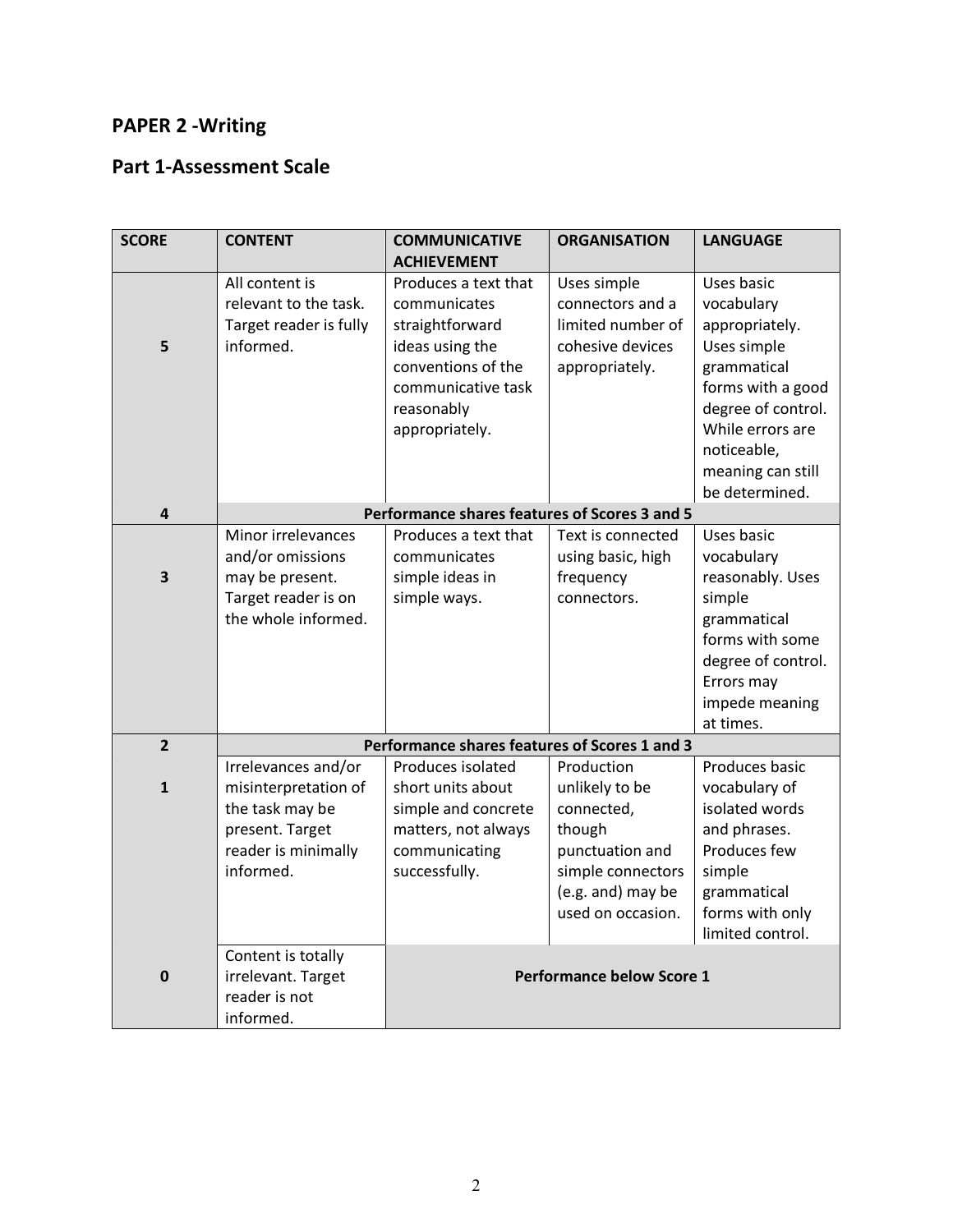### **Part 2-Assessment Scale**

| <b>SCORE</b>            | <b>CONTENT</b>         | <b>COMMUNICATIVE</b><br><b>ACHIEVEMENT</b>    | <b>ORGANISATION</b>              | <b>LANGUAGE</b>                     |
|-------------------------|------------------------|-----------------------------------------------|----------------------------------|-------------------------------------|
|                         | All content is         | Uses the                                      | Text is generally                | Uses a range of                     |
|                         | relevant to the task.  | conventions of the                            | well-organised                   | everyday                            |
|                         | Target reader is fully | communicative task                            | and coherent,                    | vocabulary with                     |
| 5                       | informed.              | to hold the target                            | using a variety of               | occasional                          |
|                         |                        | reader's attention                            | cohesive devices.                | inappropriate use                   |
|                         |                        | and communicate                               |                                  | of less common                      |
|                         |                        | straightforward                               |                                  | lexis.                              |
|                         |                        | ideas appropriately.                          |                                  | Uses a range of                     |
|                         |                        |                                               |                                  | simple and some                     |
|                         |                        |                                               |                                  | complex                             |
|                         |                        |                                               |                                  | grammatical                         |
|                         |                        |                                               |                                  | forms with a good                   |
|                         |                        |                                               |                                  | degree of control.                  |
|                         |                        |                                               |                                  | Errors do not                       |
|                         |                        |                                               |                                  | impede                              |
|                         |                        |                                               |                                  | communication.                      |
| $\overline{\mathbf{4}}$ |                        | Performance shares features of Scores 3 and 5 |                                  |                                     |
|                         | Minor irrelevances     | Produces a text that                          | Uses simple                      | Uses basic                          |
|                         | and/or omissions       | communicates                                  | connectors and a                 | vocabulary                          |
| $\overline{\mathbf{3}}$ | may be present.        | straightforward                               | limited number of                | appropriately.                      |
|                         | Target reader is on    | ideas using the                               | cohesive devices                 | Uses simple                         |
|                         | the whole informed.    | conventions of the                            | appropriately.                   | grammatical                         |
|                         |                        | communicative task                            |                                  | forms with a good                   |
|                         |                        | reasonably                                    |                                  | degree of control.                  |
|                         |                        | appropriately.                                |                                  | While errors are                    |
|                         |                        |                                               |                                  | noticeable,                         |
|                         |                        |                                               |                                  | meaning can still<br>be determined. |
| $\overline{2}$          |                        | Performance shares features of Scores 1 and 3 |                                  |                                     |
|                         | Irrelevances and/or    | Produces a text that                          | Text is connected                | Uses basic                          |
| 1                       | misinterpretation of   | communicates                                  | using basic, high                | vocabulary                          |
|                         | task may be present.   | simple ideas in                               | frequency                        | reasonably. Uses                    |
|                         |                        | simple ways.                                  | connectors.                      | simple                              |
|                         | Target reader is       |                                               |                                  | grammatical                         |
|                         | minimally informed.    |                                               |                                  | forms with some                     |
|                         |                        |                                               |                                  | degree of control.                  |
|                         |                        |                                               |                                  | Errors may                          |
|                         |                        |                                               |                                  | impede meaning                      |
|                         |                        |                                               |                                  | at times.                           |
|                         | Content is totally     |                                               |                                  |                                     |
| $\mathbf 0$             | irrelevant. Target     |                                               | <b>Performance below Score 1</b> |                                     |
|                         | reader is not          |                                               |                                  |                                     |
|                         | informed.              |                                               |                                  |                                     |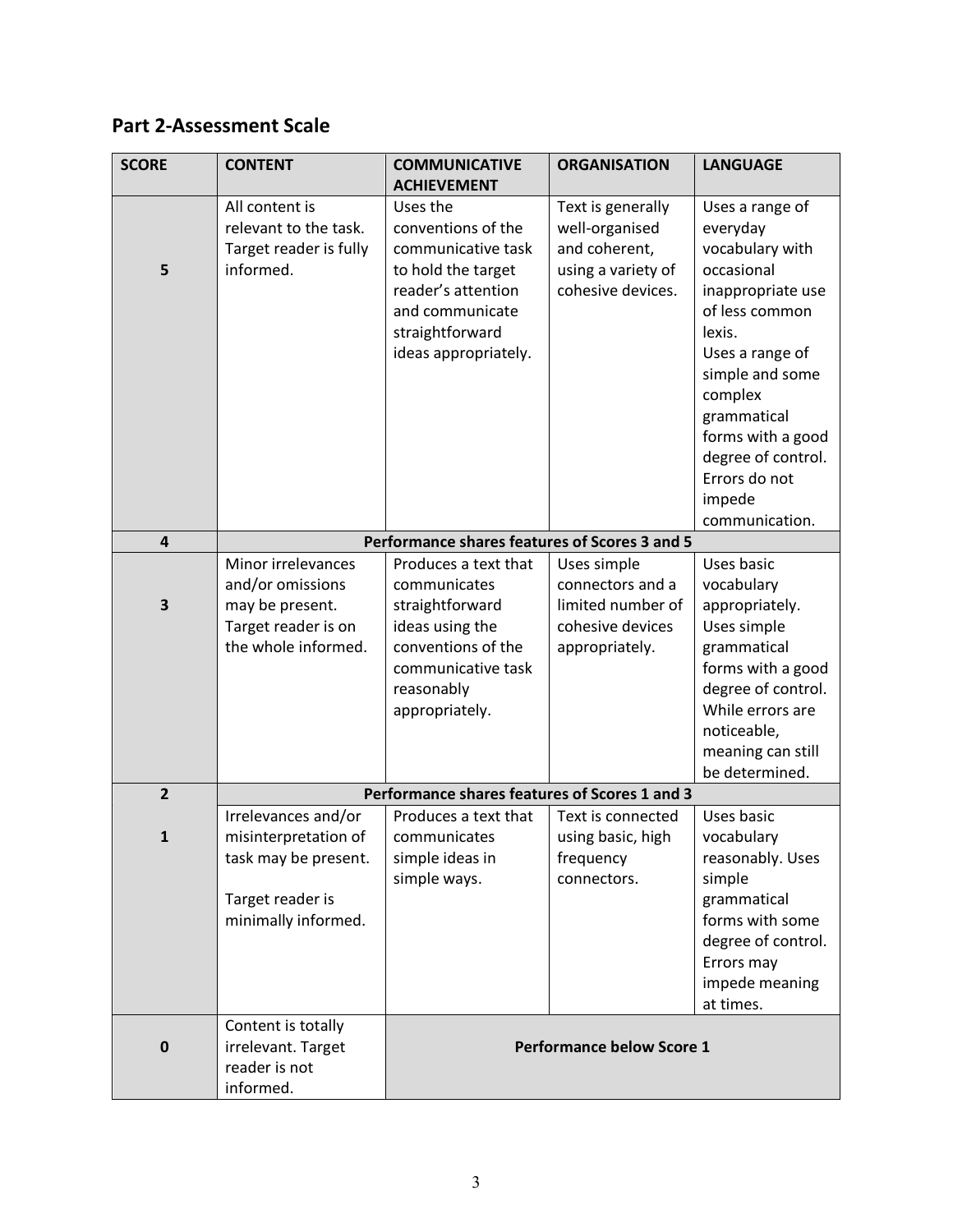#### **Part 3-Assessment Scale**

| <b>SCORE</b>     | <b>CONTENT</b>                                                                                                     | <b>COMMUNICATIVE</b><br><b>ACHIEVEMENT</b>                                                                                                 | <b>ORGANISATIO</b><br>N                                                                                              | <b>LANGUAGE</b>                                                                                                                                                                                                                                                                      |
|------------------|--------------------------------------------------------------------------------------------------------------------|--------------------------------------------------------------------------------------------------------------------------------------------|----------------------------------------------------------------------------------------------------------------------|--------------------------------------------------------------------------------------------------------------------------------------------------------------------------------------------------------------------------------------------------------------------------------------|
| 5                | All content is<br>relevant to the<br>task.<br>Target reader is<br>fully informed.                                  | Uses the conventions<br>of the communicative<br>task to hold the target<br>reader's attention and<br>communicate<br>straightforward ideas. | Text is generally<br>well-organised and<br>coherent, using a<br>variety of linking<br>words and cohesive<br>devices. | Uses a range of<br>everyday<br>vocabulary<br>appropriately, with<br>occasional<br>inappropriate use of<br>less common lexis.<br>Uses a range of<br>simple and some<br>complex<br>grammatical forms<br>with a good degree<br>of control.<br>Errors do not<br>impede<br>communication. |
| 4                |                                                                                                                    | Performance shares features of Bands 3 and 5.                                                                                              |                                                                                                                      |                                                                                                                                                                                                                                                                                      |
| 3                | Minor<br>irrelevances<br>and/or<br>omissions may<br>be present.<br>Target reader is<br>on the whole<br>informed.   | Uses the conventions<br>of the communicative<br>task in generally<br>appropriate ways to<br>communicate<br>straightforward ideas.          | Text is connected<br>and coherent, using<br>basic linking words<br>and a limited<br>number of cohesive<br>devices.   | Uses everyday<br>vocabulary<br>generally<br>appropriately, while<br>occasionally<br>overusing certain<br>lexis.<br>Uses simple<br>grammatical forms<br>with a good degree<br>of control.<br>While errors are<br>noticeable, meaning<br>can still be<br>determined.                   |
| $\boldsymbol{2}$ |                                                                                                                    | Performance shares features of Bands 1 and 3.                                                                                              |                                                                                                                      |                                                                                                                                                                                                                                                                                      |
| 1                | Irrelevances and<br>misinterpretatio<br>n of task may be<br>present.<br>Target reader is<br>minimally<br>informed. | Produces text that<br>communicates simple<br>ideas in simple ways.                                                                         | Text is connected<br>using basic, high-<br>frequency linking<br>words.                                               | Uses basic<br>vocabulary<br>reasonably<br>appropriately.<br>Uses simple<br>grammatical forms<br>with some degree<br>of control.                                                                                                                                                      |